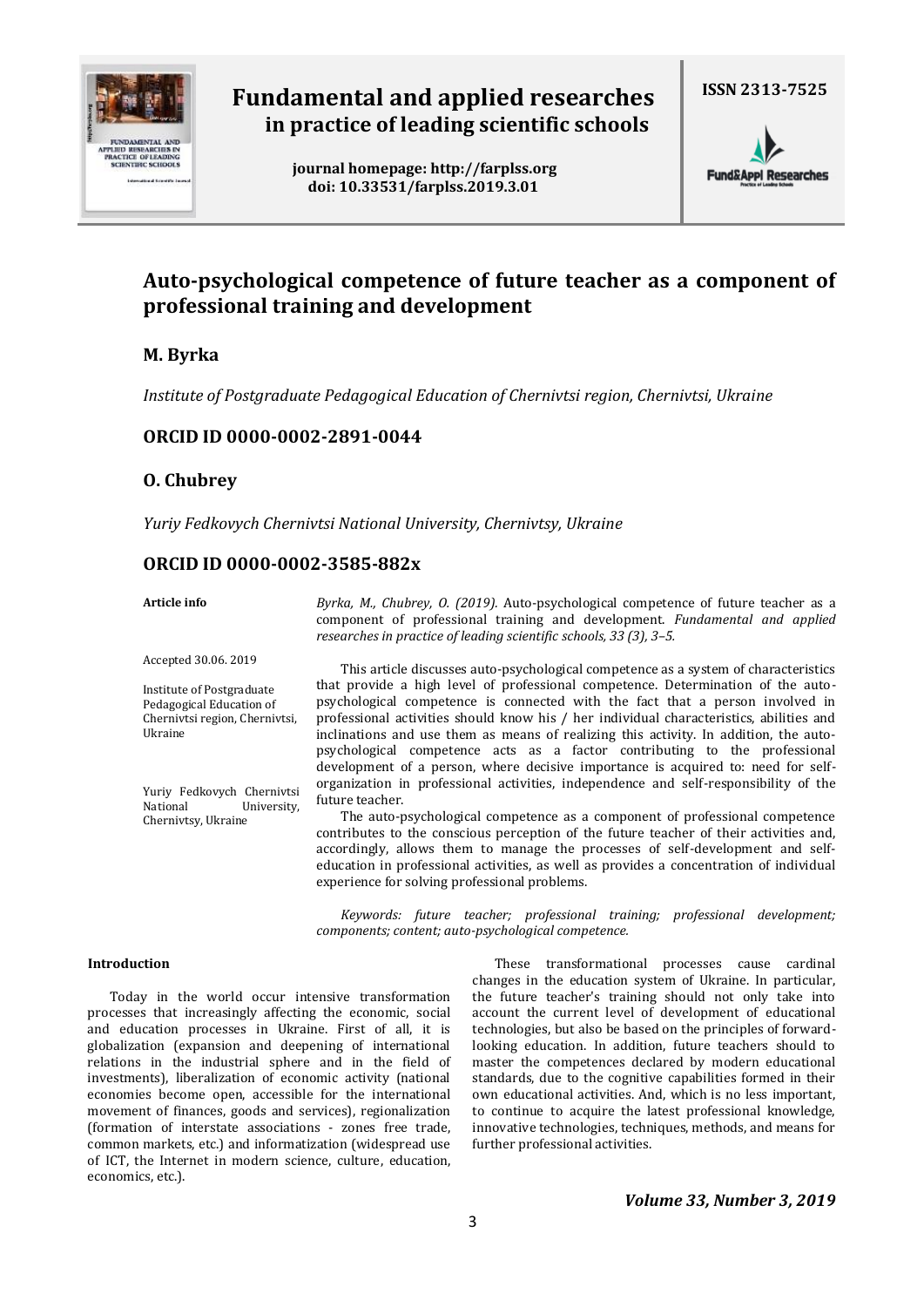*Volume 33, Number 3, 2019*

**Goals of article** are to consider the essence and content of auto-psychological competence of future teacher and define it role in professional training and development.

#### **The results and discussion**

The teacher's profession belongs to the "person-toperson" class of activities, which actualizes necessitate to form personal qualities that will allow him to interact and manage the "human component" of the educational process.

In modern conditions such training is expressed by forming and development of the psychological competence of the future teacher.

Psychological competence as a phenomenon embodies a system of ideas about a person in all its manifestations, considered in the framework of individual or joint

activities and in the process of professional interaction (Holubeva, 2016).

Among the types of psychological competence can be identified:

– *socio-perceptual competence*, which is associated with the process of perception, cognition and understanding of people (observation and insight) (Bodrov, 2001);

– *socio-psychological competence* – appear when a person, performing a particular activity, is included in professional groups and collectives (knowledge of the patterns of behavior and relationships of a person within these groups) (Karpov & Ponomareva, 2000);

– *auto-psychological competence* – allows a person to be self-efficient, because it is associated with the processes of self-knowledge, self-esteem, self-control and self-regulation of behavior, state (knowledge of methods of influence) (Rean, 2000).

Thus, auto-psychological competence is the basis of the professional competence of the future teacher, due to the fact that a person involved in professional activities must know his/her individual characteristics, abilities and inclinations and use them as means of realization of this activity. Moreover, this competence is universal and necessary for any kind of professional activity.

Auto-psychological competence also has great importance in teacher professional development. This is due to the fact that in the process of professionalization of the future teacher, auto-psychological competence reduces the level of anxiety, contributes to increase of its activity, selfconfidence and its strength. The teacher gradually has a need to reflect on his actions and behavior, which expands the boundaries of his own ideas about himself, eventually, this leads to various kinds of professional changes of a positive nature (Ponomareva, 2007).

The importance of the auto-psychological competence in training of future teacher is also enhanced by the fact that in case of its failure is possible formation of *auto-psychological incompetence*, which is characterized by: overestimating self-esteem, excessive self-assurance, absolute confidence in the correctness of their own actions, overestimation of their own abilities, unwillingness to self-actualize and selfdevelopment, excessive vulnerability to criticism, etc. (Paevskaia, 2009).

Further let us define the essence and structure of the auto-psychological competence.

In general, auto-psychological competence is considered as a personal property that can stimulate self-development, self-education, stimulation of professional activity of the individual and provides the opportunity to correctly use psychological knowledge, experience, to realize and develop their own personality traits, to preserve self-control and rebuild their activities depending on changing conditions (Bondarchuk, Karamushka & Briukhovetska, 2012).

N. Proskurka describes auto-psychological competence as the ability of a future specialist to professional and personal development through the intensification of personal resources, reflection of their own capabilities and their development (Proskurka, 2012). According to the author, the auto-psychological competence acts as the basic professional characteristic of the individual not only a teacher, psychologist or specialist in the psychological and pedagogical profile, but also any other (Proskurka, 2013).

Auto-psychological competence is also defined as the willingness and ability of an individual to self-knowledge, self-education, self-development and self-realization, due to the fact that a person has a complete understanding of his or her characteristics, and based on this can know and understand how to act in certain life situations (Karpov & Ponomareva, 2000).

In this context, auto-psychological competence can also be viewed as a special ability of the teacher to work on itself, otherwise, the ability to change his personality and behavior. In fact, it is a matter of the teacher having a reserve or potential of mental resources that he can effectively use, developing and improving them, thereby creating a productive ground for further professional activities.

Also, it should be noted that auto-psychological competence implements the following basic functions:

– *self-diagnostic* (self-examination, self-evaluation, selfdetermination, self-awareness and self-control);

– *self-correction* (removal of stresses, complexes, getting rid of bad habits, self-regulation, pain relief and methods for controlling the functions of the body, self-belief, selfhypnosis);

– *self-development* (change of personality traits, selfprogramming);

– *self-motivation* (formation and acceptance of achievement images, statement of tasks, resource reinforcement of own actions) (Derkach & Stepnova, 2003).

N. Proskurka to the structure of auto-psychological competence includes such characteristics as:

- awareness of their own strengths and weaknesses of the individual and their significance for future professional activities;

- awareness of the ways of their own changes, which will ensure the improvement of the quality of professional activity and the successful self-realization of personal potential;

- a set of knowledge about the content and indicators of autopsychological competence and its impact on the effectiveness of future professional activities;

- a set of self-diagnostic skills, personal self-regulation, and self-improvement that provide effective personal and professional development;

- a set of motives that direct the future specialist to a conscious active knowledge of their own inner world and the peculiarities of psychological processes and phenomena;